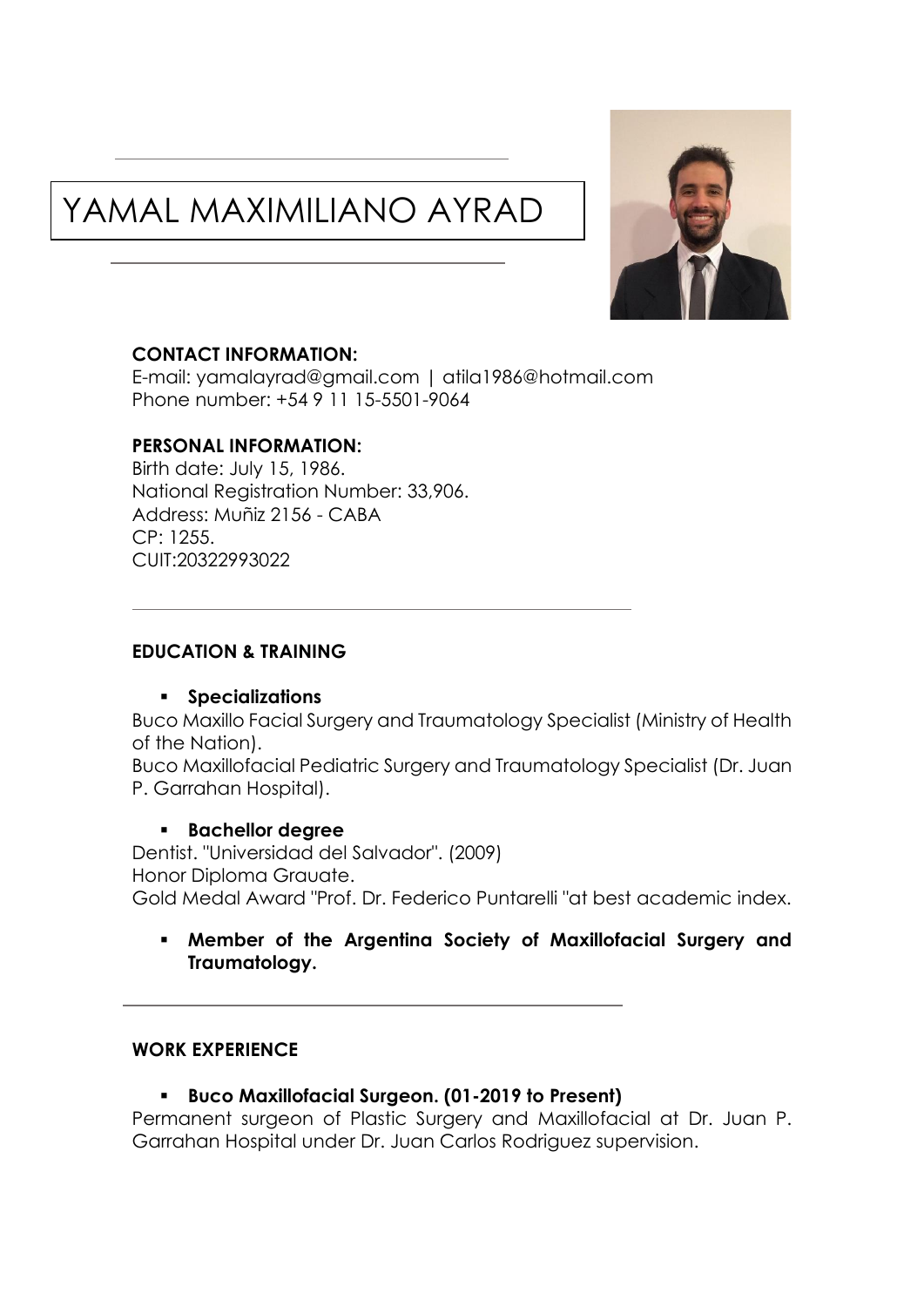# ▪ **Fellowship in Pediatric Facial Surgery Skull. (06-2017 to 01-2019)**

Dr. Juan P. Garrahan Hospital under Dr. Juan Carlos Rodriguez supervision. Fellow of Plastic Surgery Maxillofacial

▪ **Fellowship in Surgery and Traumatology Buco Maxillofacial Pediatric 06-2015 to 05-2017:** 

Dr. Juan P. Garrahan Hospital under Dr. Juan Carlos Rodriguez supervision. Fellow of Plastic Surgery Maxillofacial

▪ **Chief of Residents at Buco Maxillofacial Surgery and Traumatology service. (06-2014 to 05-2015)**

Gral. Parmenio Piñero Treble Hospital

▪ **Resident of Buco Maxillofacial Surgery and Traumatology service. (06-2011 to 05-2014)**

General. Parmenio Piñero Treble Hospital, under Dr. Fernando Arienza supervisión

▪ **Dental Center directed by Dr. Ayrad, Yamal. (04-2010 to Present)**

Maxillofacial Surgery and Traumatology care.

# **TEACHING AND UNIVERSITY ACTIVITY**

- Tutor in Surgery and Traumatology Buco Maxillo Facial III, University of Salvador. (2018 to the moment)
- Assistant selected by competition in the Chair Surgery and Traumatology Buco Maxillo Facial III, University of Salvador, resolution 174/2008. (2008)

# **EXTRA ACADEMIC TEACHING.**

- Teaching Collaborator at Course Oral Surgery and its complications. Director Dr. Fernando Arienza developed at the General Hospital Parmenio Piñero Treble with a charge time of ten hours. **(September 1 to November 3, 2014)**
- Teaching Collaborator at Course Oral Surgery and its complications. Director Dr. Fernando Arienza developed at the General Hospital Parmenio Piñero Treble with a charge time of ten hours. **(2013)**
- Teaching Collaborator at Surgery and Traumatology Buco Maxillofacial 1st level. Director Dr. Fernando Arienza developed at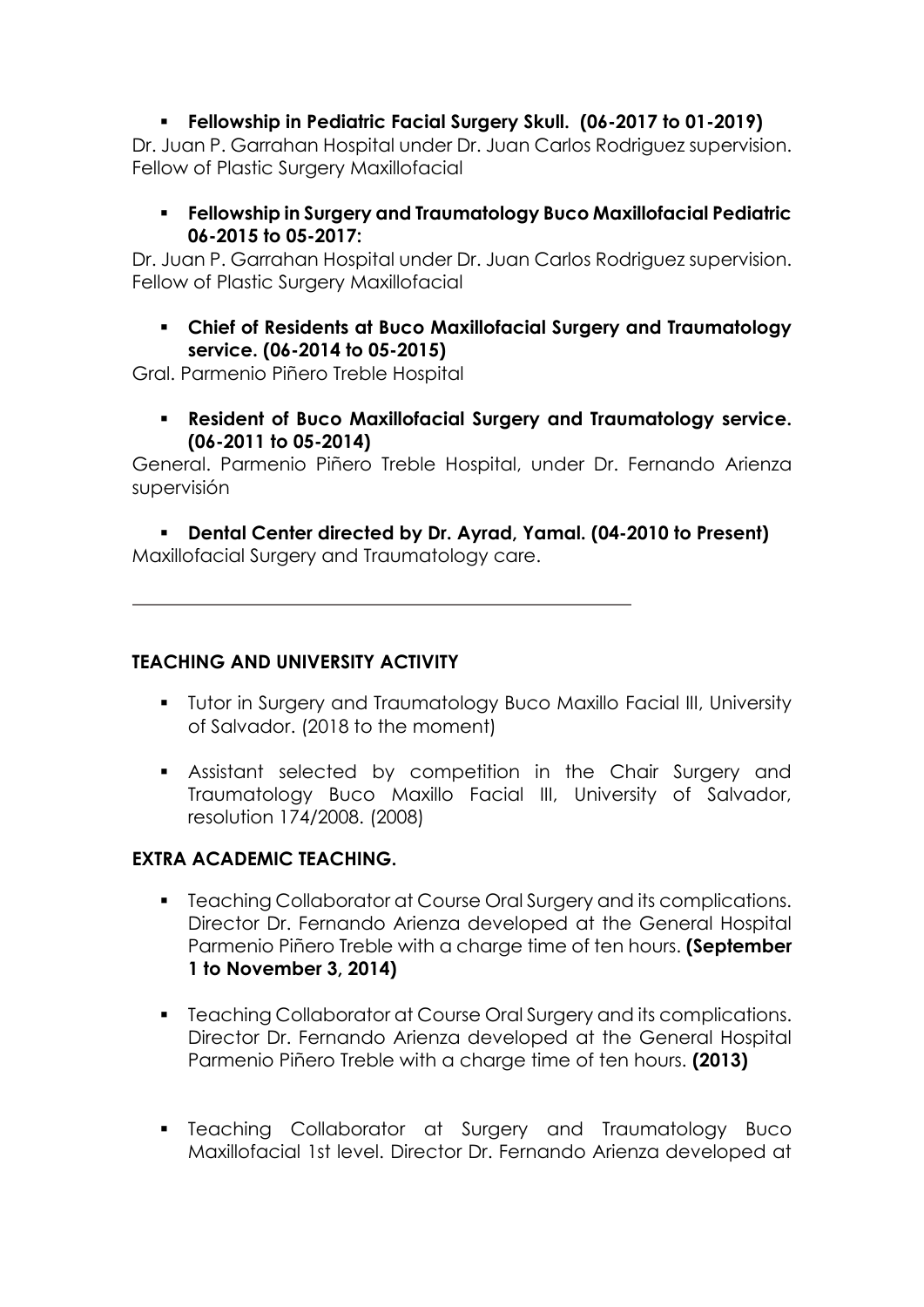the General Hospital Parmenio Piñero Treble with a charge time of one hundred hours. **(2012)**

# **LECTURER**

# ▪ **Orthodontics and Orthognathic Surgery, Clinical Experience**

31 August 2019, Argentinian Association of Orthodontics Functional Maxilars, CABA, Argentina.

▪ **Protocol distraction osteogenesis midface in syndromic patients.** Conference 20 minutes. "VIII Meeting of Interior SAC" of 27 and 28 June 2019, Jujuy, Argentina.

▪ **24th International Conference on Oral and Maxillofacial Surgery**  Lecturer of Communication of 8 minutes, EXPERIENCE OF GARRAHAN HOSPITAL IN THE TREATMENT OF ALVEOLAR FISURE. (May 21-24, 2019 Rio de Janeiro, Brazil.)

▪ **24th International Conference on Oral and Maxillofacial Surgery**  Lecturer of Communication of 8 minutes PIERRE ROBIN SEQUENCE: IMPLICATION OF THE PALATINIAN FISURE IN THE MANDIBULAR DISTRACTION (May 21-24, 2019 Rio de Janeiro, Brazil.)

▪ **Use of Piezo lecturer in Pediatric Maxillofacial Surgery**.

Mectron Course, May 19, 2019, Sao Paulo, Brazil.

▪ **Speaker at Scientific Activity Day Young SAC 2018.**

Theoretical and practical embodiment. Hours: 12 academic hours. (December 7, 2019. CABA. Argentina)

#### ▪ **Speaker: Orthodontist interaction with the surgeon in treating craniofacial malformations and asymmetries.**

Garrahan Experience at the International Symposium of Plastic Surgery: "State of the Art in Craniofacial Reconstructive Surgery. (August 3rd and 4th 2018. CABA. Argentina).

#### ▪ **Speaker: Alveolar Bone Graft, Orthodontist interaction with the surgeon.**

Garrahan Experience at the International Symposium of Plastic Surgery: "State of the Art in Craniofacial Reconstructive Surgery. 3 and 4 August 2018. CABA. Argentina.

# ▪ **Free Theme lecturer on Dentaria Quística Pathology Pediatrics.**

47 Argentine Congress of Plastic Surgery. President Dr. Nestor Vincent. (May 9 to 12, 2017).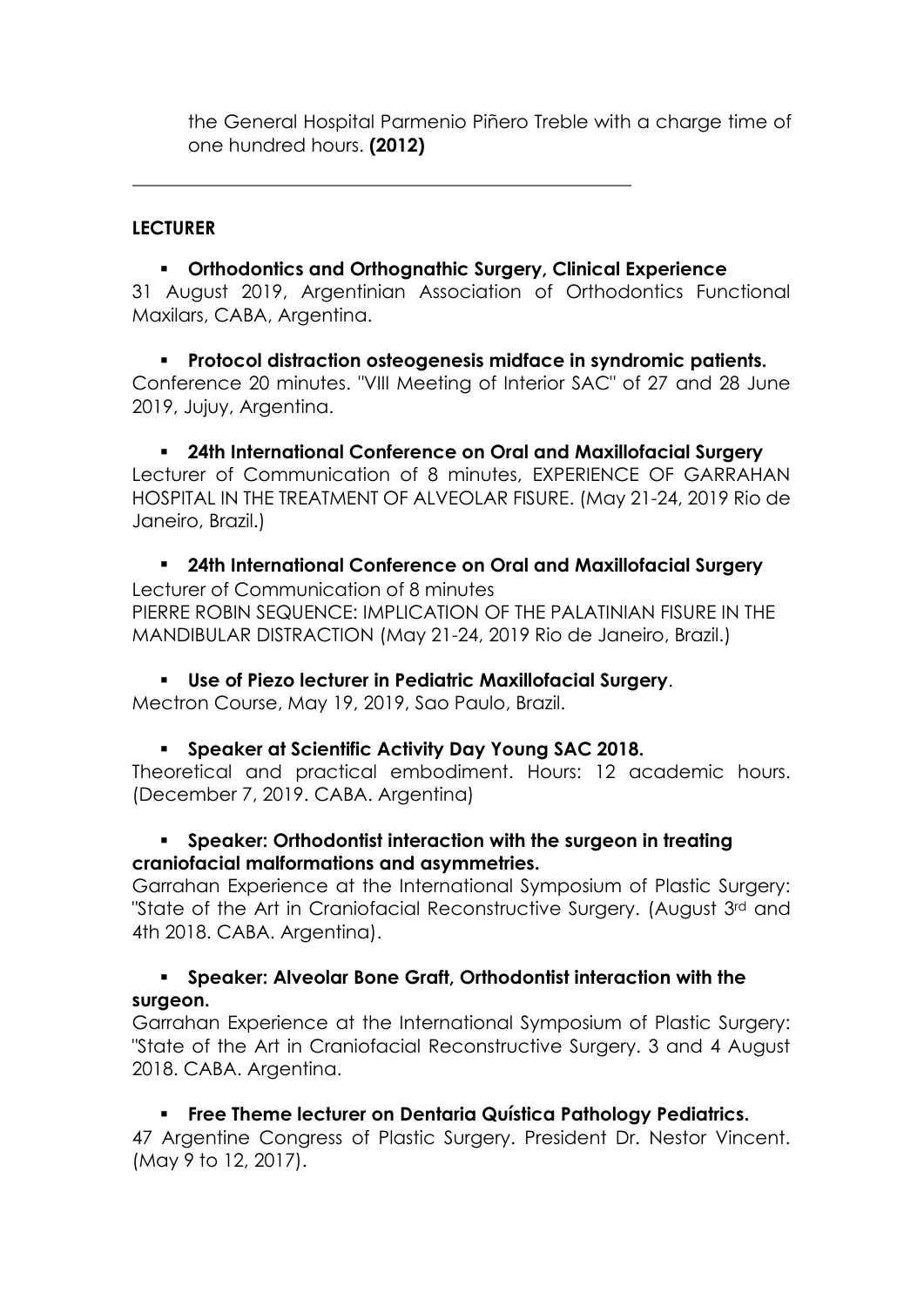#### ▪ **Complex Mandibular Fractures: Diagnosis and alternative treatments Part I.**

XXV Meeting of the Argentina Society of Maxillofacial Surgery and Traumatology. President Dr. Mariano Botta. 10 minutes lecture. (October 29 and 30 to November 1rst, 2014).

#### ▪ **Complex Mandibular Fractures: Diagnosis and alternative treatments Part II.**

XXV Meeting of the Argentina Society of Maxillofacial Surgery and Traumatology. President Dr. Mariano Botta. 10 minutes lecture. (October 29 and 30 to November 1rst, 2014).

#### ▪ **Treatment of fractures of Malar Orbito cigomato complex**.

VI Meeting of the Interior of the New Millennium of Argentina Society of Maxillofacial Surgery and Traumatology. President Dr. Rodolfo Felices. 10 minutes lecture. (June 7<sup>th</sup> to 8<sup>th</sup> of 2013).

#### ▪ **Alternative treatment of isolated fractures Zygomatic Arch**.

Argentina XXIV Meeting of the Society of Maxillofacial Surgery and Traumatology. President Dr. Gotta Sergio. 10 minutes lecture. September 19th to 22 of 2012.

Course lecturer **Pre-Conference "basic and advanced CPR".** Multidisciplinary days of Htal. Parmenio Piñero XXIX "The Current Public Hospital and its complex reality: Asistencial, Academic and Structural". President Dr. Pisera Zulma. Course lecturer. Sepember 10<sup>th</sup> to 14<sup>th</sup> of 2012.

#### **COURSES**

#### **COURSES OVER 500 HOURS:**

# ▪ **Course Maxillofacial Surgery and Traumatology 2nd level.**

Director Dr. Fernando Arienza performed at the General Hospital Parmenio Piñero Treble. Workload of five hundred forty hours (540). (April 1rst to November 28th 2014).

#### ▪ **Course Maxillofacial Surgery and Traumatology 2nd level**.

Director Dr. Fernando Arienza performed at the General Hospital Parmenio Piñero Treble. Workload of five hundred forty hours (540). (Year 2013).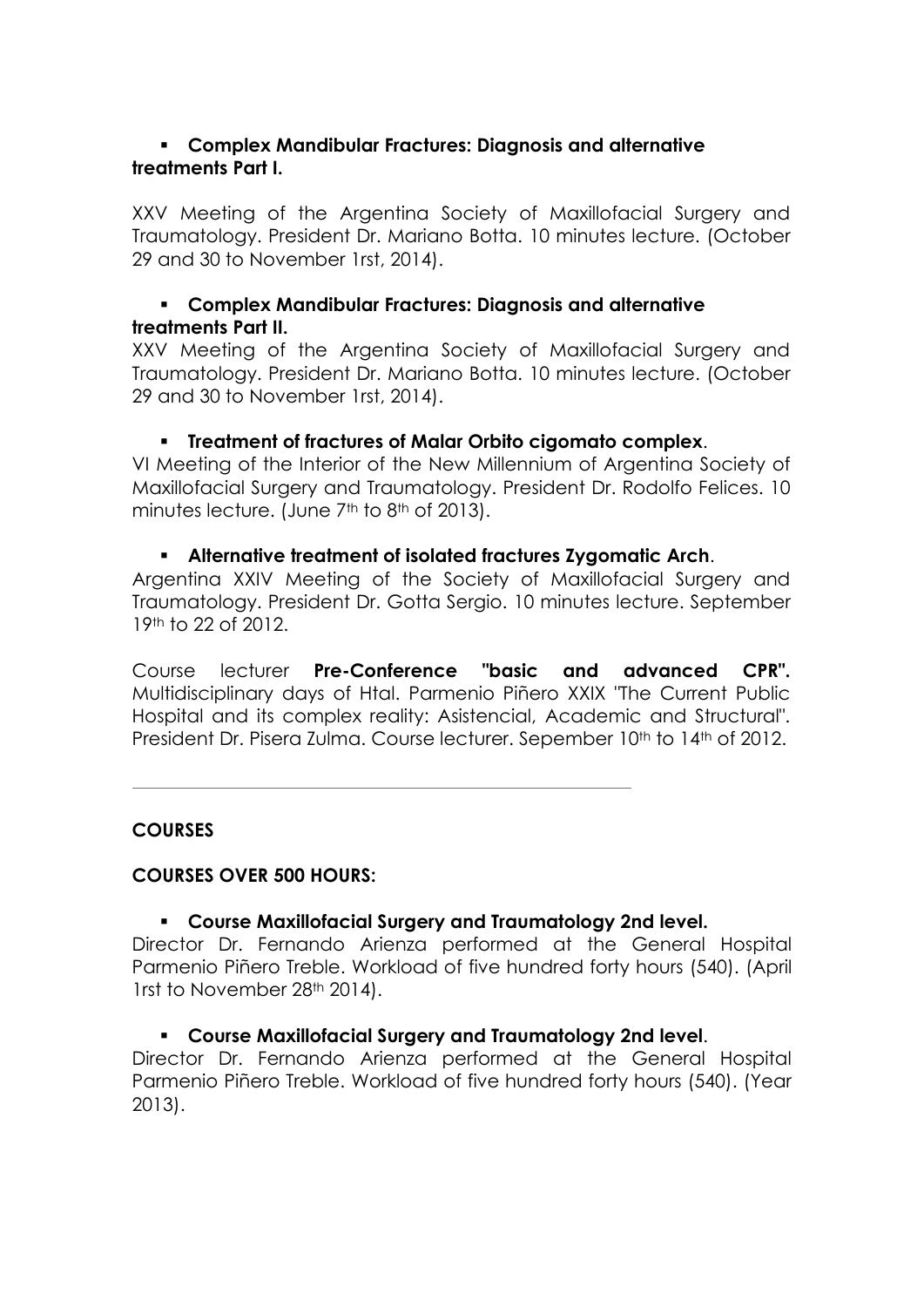# ▪ **Course Surgery and Traumatology Buco Maxillofacial 1st level.**

Director Dr. Fernando Arienza performed at the General Hospital Parmenio Piñero Treble. Workload of six hundred and forty hours (640). (Year 2011).

# **COURSES FROM 100 TO 199 HOURS:**

# ▪ **Assistant training course in Emergency Surgical Decisions**.

Director Dr. Pagano Damian at General Hospital Parmenio Piñero Treble. Workload of one houndred fifty hours (150). (Year 2012).

# **COURSES OF 50 HOURS:**

▪ **IBRA Seminar and Workshop Orbital, condylar and coronal approaches- Internal Fixation.**

(March 21- 23 2019). Besancon, France. Workload 18.5 hours educational.

# ▪ **3D course Orthodontic Treatment Planning Procedures for Orthodontists and Maxillofacial Surgeons**.

Practical Theorist. Workload 45 hours. Buenos Aires November (2017).

# ▪ **Course of treatment planning and 3D orthognathic surgery**

Workload 16 hrs. Director Prof. Dr. Gwen Swennen. 9 and 10 October 2016 Cusco, Peru.

#### ▪ **Buco Maxillofacial Traumatology course and orthognathic surgery**  (12hrs). Director Prof. Dr. Edward Ellis III. 11 and 12 March 2016 Montevideo, Uruguay.

# ▪ **Distraction Osteogenesis course**

Workload 5 hrs. taught by Dr. Ostrosky. (October 17, 2015).

# ▪ **Basic course of Health Radiofísica.**

Workload10 hrs. Lic. Alejandro La Pasta. CABA. (August 13th to 14th 2015).

# ▪ **Condylar Hyperplasia course Diagnosis and Treatment**

Workload 5 hrs duration. (August 7, 2015).

# ▪ **Surgery Course Head and Neck Reconstructive Buco Maxillofacial.**

Director Prof. Dr. Velazquez in July held at the Catholic University Argentina. Workload of nineteen (19 hours. (2012).

# ▪ **Assistant Pre-Conference Course Osteoporosis General Hospital Parmenio Piñero Acute.**

Multidisciplinary Conference in XXIX. Workload of eight (8) hours. President Dr. Pisera Zulma. (August 16, 2012).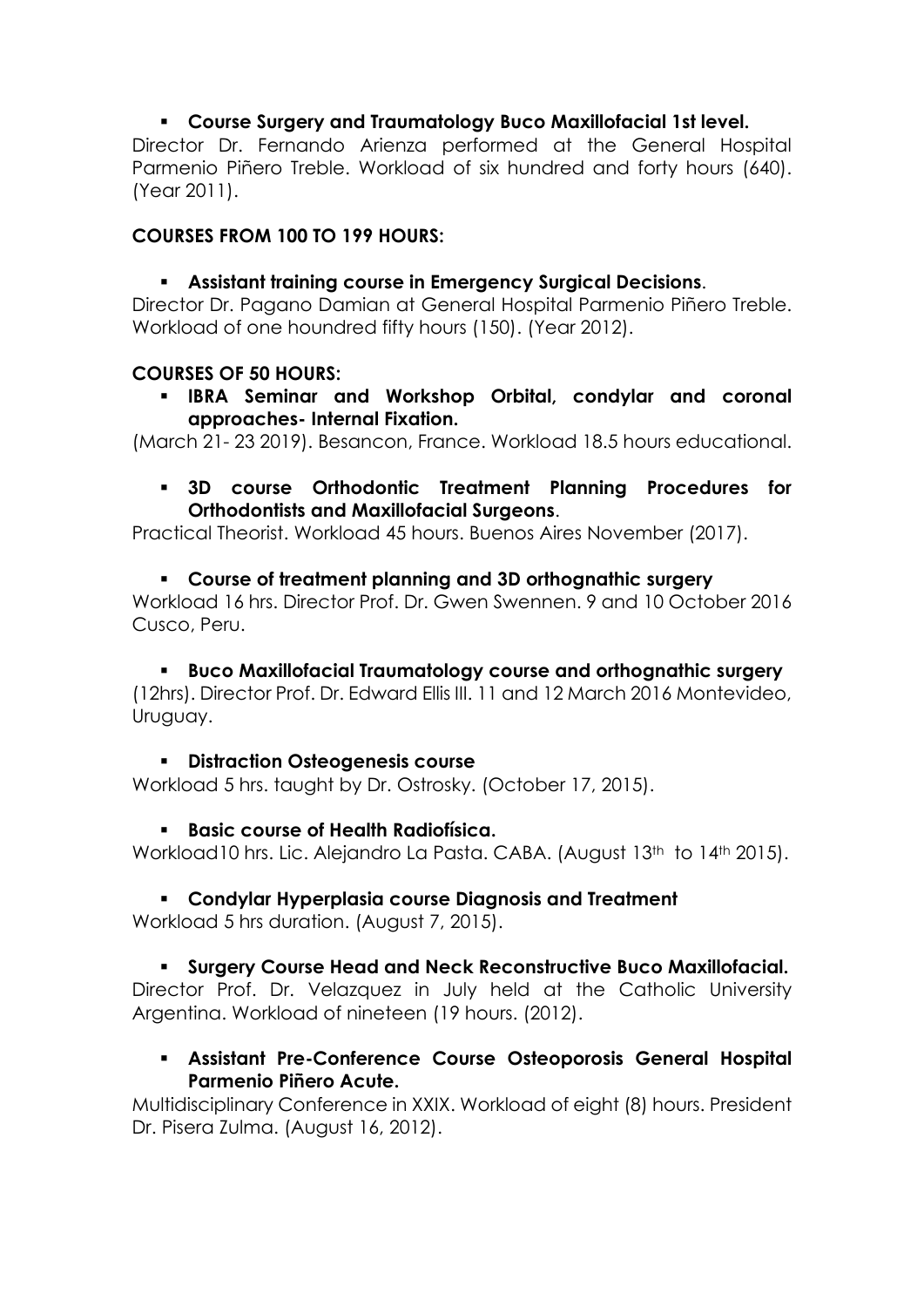# ▪ **Assistant days pre-CPR Basic and Advanced Course.**

Airway management of the General Hospital Parmenio Piñero Acute Multidisciplinary Conference in XXIX. Workload of eight (8) hours. President Dr. Damiano Pagano. (July 5, 201).

# **OTHER COURSES**

▪ **SORG Course "New Procedures in Non-Augmentative Preprosthetic Restauration".** 

Rio de Janeiro, Brazil on May 22nd, 2019.

▪ **SORG Course "The 4C's in Orthognathic Surgery - Concepts, Controversies, Complications, Conclusions".**

Rio de Janeiro, Brazil on May 20th, 2019.

▪ **SORG Course "Management Masterclass in Cleft" Activit Theoretical and Interactive Case Discussions / Clinical tables.** 

June 8th 2018. Santiago de Chile.

▪ **SORG Course "State of the Art in Virtual Surgical Planning and Reconstructive Surgery in Orthognathic"**

Theoretical course incl. hands- on workshop. August 6, 2017, CABA, Argentina.

# ▪ **Course Advances in Oral Cancer.**

XXVI Meeting of the Argentina Society of Maxillofacial Surgery and Traumatology and VI International Conference on Oral and Maxillofacial Implantology. 23-25 June 2016. Buenos Aires, Argentina.

# ▪ **Complications course of orthognathic surgery.**

Prevention. XXVI Meeting of the Argentina Society of Maxillofacial Surgery and Traumatology and VI International Congress of Oral Implantology and Maxillofacial. 23-25 June 2016. Buenos Aires, Argentina.

# ▪ **SIGN course "S IAOMS.**

XXVI Meeting of the Argentina Society of Maxillofacial Surgery and Traumatology and VI International Conference on Oral and Maxillofacial Implantology. 23-25 June 2016. Buenos Aires, Argentina.

# ▪ **Advanced course in orthognathic surgery.**

Director Dr. Marcelo Figari. 21 and 22 November 2014.

#### ▪ **Course Advances in the Management of Cranio-Maxillofacial Trauma.**

Director Dr. Alejandro Ostrosky. 29 and 30 October 2014.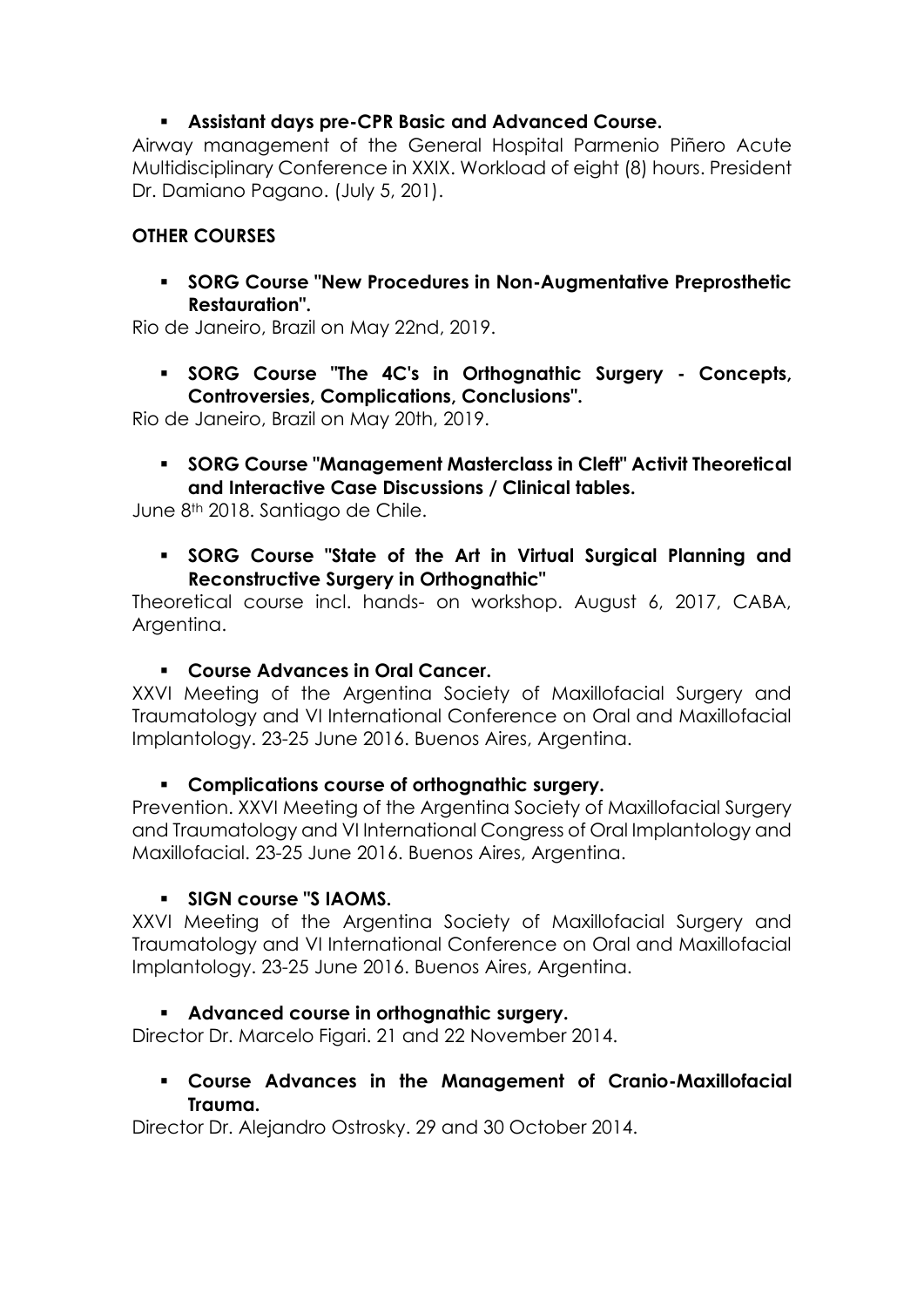#### ▪ **Mandibular Trauma course.**

Director Dr. Mario Yarrouge. 17 and 18 October 2014.

#### ▪ **Advances in Planning Course in Cranio-Maxillofacial Reconstructive Surgery**.

Director Dr. Carlos Ries Centeno. November 20, 2013

# ▪ **ATLS (Advanced Trauma Life Support)**

General Hospital Parmenio Piñero Treble. Director Dr. Alejandro De Gracia. August, 2013

#### ▪ **Basics Seminar Reconstruction Sequels Treatment and Management of Soft Tissue Facials.**

Dr. Eduardo Mazzaro directors and Dr. Jorge Ciechomski. September 10, 2011

#### ▪ **Skull Maxillofacial Course and Workshop.**

Dr. Eduardo Mazzaro directors and Dr. Jorge Ciechomski. 8 and 9 September 2011.

# **CONGRESS & COFERENCES**

▪ **Assistant 24th International Conference on Oral and Maxillofacial Surgery.**

May 21-24, 2019 Rio de Janeiro, Brazil.

#### ▪ **Speaker Scientific Activity Day Young SAC 2018.**

With theoretical and practical embodiment. Hours: 12 hours. Friday, December 7, 2019. CABA. Argenting

▪ **Assistant Scientific Conference 2018 Argentina Society of Maxillofacial Surgery and Traumatology** 

"A field day with the expert" - Dr. G. Ghali. August 2018. Cañuelas, Buenos Aires, Argentina 31.

#### ▪ **Assistant Plastic Surgery International Symposium.**

"State of the Art in Craniofacial Reconstructive Surgery. 3 and 4 August 2018. CABA. Argentina.

▪ **Assistant XX International Congress of the Latin American Association of Oral and Maxillofacial Surgery and Traumalogía (CIALACIBU).**

Held from 6 to 9 August 2017 in Argentina. President Prof. Dr. Adrian Carlos Bencini the Organizing Committee of the XX CIALACIBU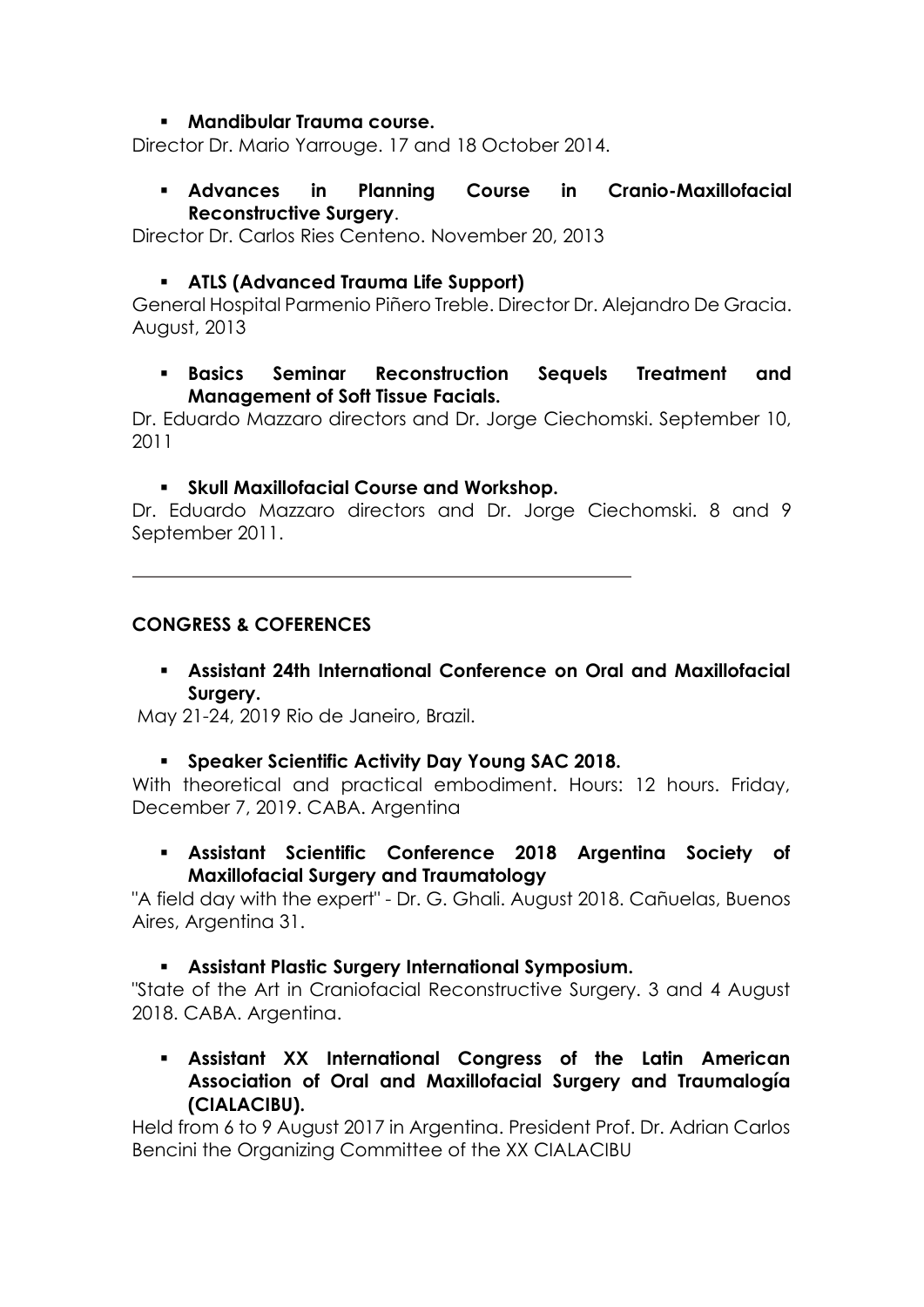# ▪ **Assistant First Conference of Pediatric Surgery.**

X Conference Interdisciplinary Pediatric Hospital Prof. Dr. Juan P. Garrahan. Director Dr. Marcelo Barrenechea. 1 and 2 August 2017.

▪ **Assistant at the 47 Argentine Congress of Plastic Surgery.** President Dr. Nestor Vincent. 9 with May 12, 2017.

▪ **Assistant at the 46 Argentine Congress of Plastic Surgery.**

President Dr. Jorge Patané. December with April 15, 2016.

▪ **Assistant at the 46 Argentine Congress of Plastic Surgery at the Pre-Congress Symposium for Reconstructive Microsurgery.** 

President Dr. Jorge Patané. April 12, 2016.

▪ **Attending the XXVI Meeting of the Argentina Society of Maxillofacial Surgery and Traumatology and VI International Conference on Oral and Maxillofacial Implantology.**

June 23 to 25 2016. Buenos Aires, Argentina.

▪ **Active in the XXV Meeting of the Argentina Society of Maxillofacial Surgery and Traumatology member.**

President Dr. Mariano Botta. October 29 to November 1st 2014.

▪ **Assistant 2nd Scientific Meeting of the Argentina Society of Maxillofacial Surgery and Traumatology on "Pathology Quística of Jaws".** 

President Dr. Gotta Sergio. September 11, 2014.

▪ **Titular member of Htal Multidisciplinary Conference. Parmenio Pinero XXXI "Supposing the Hospital of the Future"**

Workload of forty (40) hours. President Dr. Gaset Margarita. September 8th to 12 of 2014.

▪ **Days assistant Refresher Maxillofacial Surgery and Traumatology.**

Htal. Municipal Eva Peron de Merlo. Director Dr. Galvarino Luis. July 5, 2014.

▪ **Titular member of Htal Multidisciplinary Conference.** 

Parmenio Piñero XXX "Piñero Hospital, a public hospital: its reality, its relevance" with a charge time of forty hours. President Dr. Piersanti Juan. September 9 to 13 of 2013.

#### ▪ **Assistant 2nd Scientific Meeting of members in surgical training of the Argentina Society of Maxillofacial Surgery and Traumatology.**

Rehabilitation Alternatives Implant Supported the posterior atrophic maxilla. zygomatic implants and lifting maxillary sinus floor dictated by Drs. Claudio Becerra and Rodolfo Felices. President Dr. Bugatto Andrés. August 2, 2013.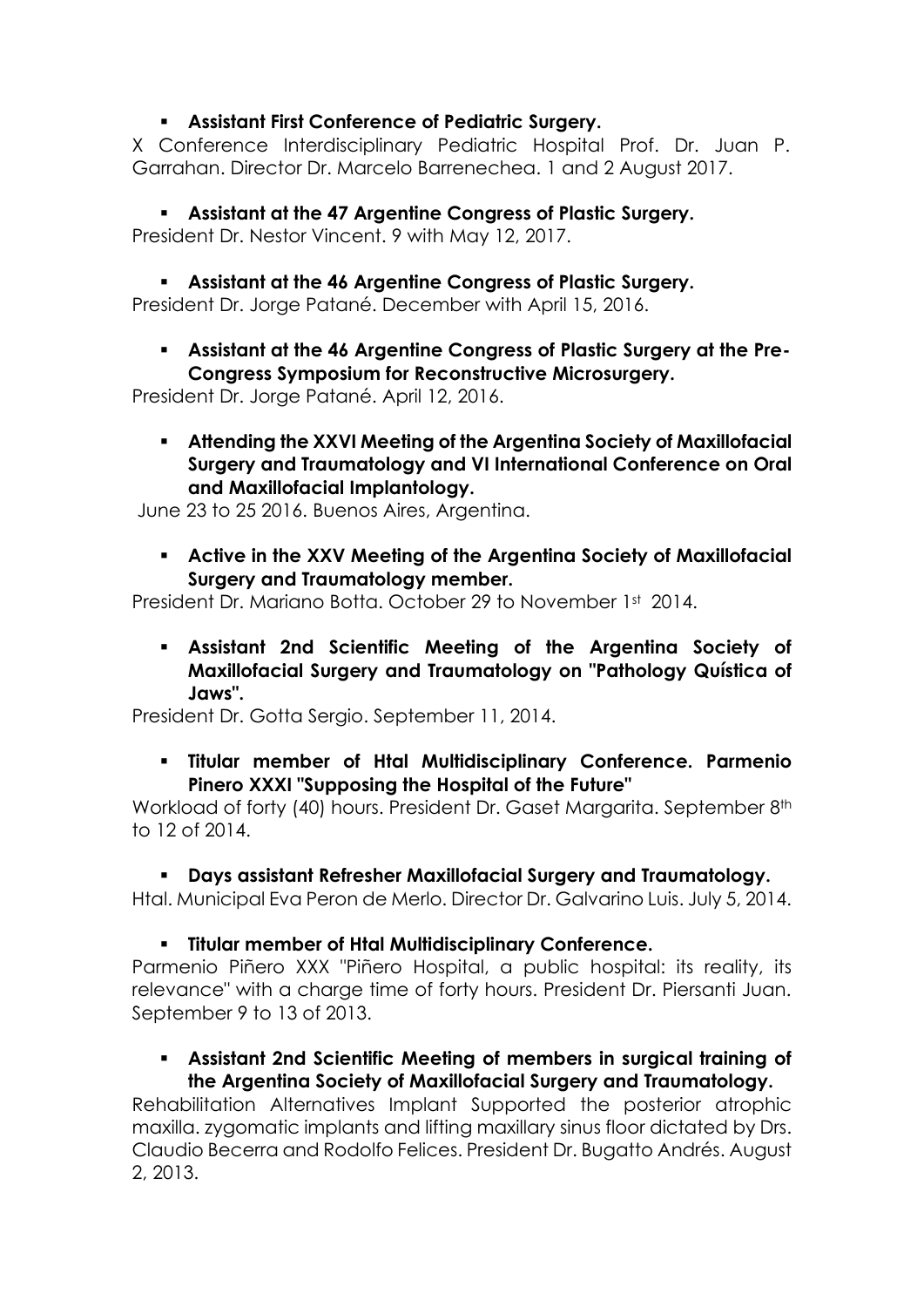▪ **Assistant at the Sixth Meeting of the new millennium Interior of Argentina Society of Maxillofacial Surgery and Traumatology**.

President Dr. Rodolfo Felices. 6, 7 and 8 June 2013.

▪ **First assistant Bucomaxilofacial Scientific Meeting of members in surgical training of the Argentina Society of Surgery and Traumatology**

Problematic cases in orthognathic surgery dictated by Drs. Nestor Mauriño, Giannunzio Graciela and Carlos Cometti. Dr. Bugatto President Andres. April 26, 2013.

#### ▪ **Assistant in orthognathic surgery journeys**.

Htal. Gral. Parmenio Piñero acute. Director Dr. Arienza Fenando. November 23, 2012

#### ▪ **Active member of the XXIV Meeting of the Argentina Society of Maxillofacial Surgery and Traumatology.**

President Dr. Gotta Sergio. 19, 20, 21 and 22 September 2012.

# ▪ **Titular member of Htal Multidisciplinary Conference.**

Parmenio Piñero XXIX "The Current Public Hospital and its complex reality: Asistencial, Academic and Structural" with a charge time of forty hours. President Dr. Pisera Zulma. 10, 11, 12, 13 and 14 September 2012.

#### ▪ **Assistant 2nd Scientific Meeting of members in surgical training of the Argentina Society of Maxillofacial Surgery and Traumatology.**

Reconstructive Surgery Head and Neck delivered by Dr. Juan José Larrañaga. President Dr. Bugatto Andrés. June 21, 2012.

#### ▪ **First Assistant Scientific Meeting of members in surgical training of the Argentina Society of Maxillofacial Surgery and Traumatology.**

Surgery Orthognathic dictated by Drs. Marcelo Cerullo, Victoria Pezza and Claudia Duhalde. Dr. Bugatto President Andres. April 13, 2012.

#### ▪ **Assistant 2nd Scientific Meeting of members in surgical training of the Argentina Society of Maxillofacial Surgery and Traumatology.**

Airway Management taught by Dr. Sebastian Sturla. President Dr. Cerullo Marcelo. October 7, 2011.

# ▪ **Titular member of Htal Multidisciplinary Conference.**

Parmenio Piñero XXVIII "La Guardia and hospital response to the urgency" with a charge time of thirty-two hours. President Dr. Pagano Damian. 6, 7, 8 and 9 September 2011.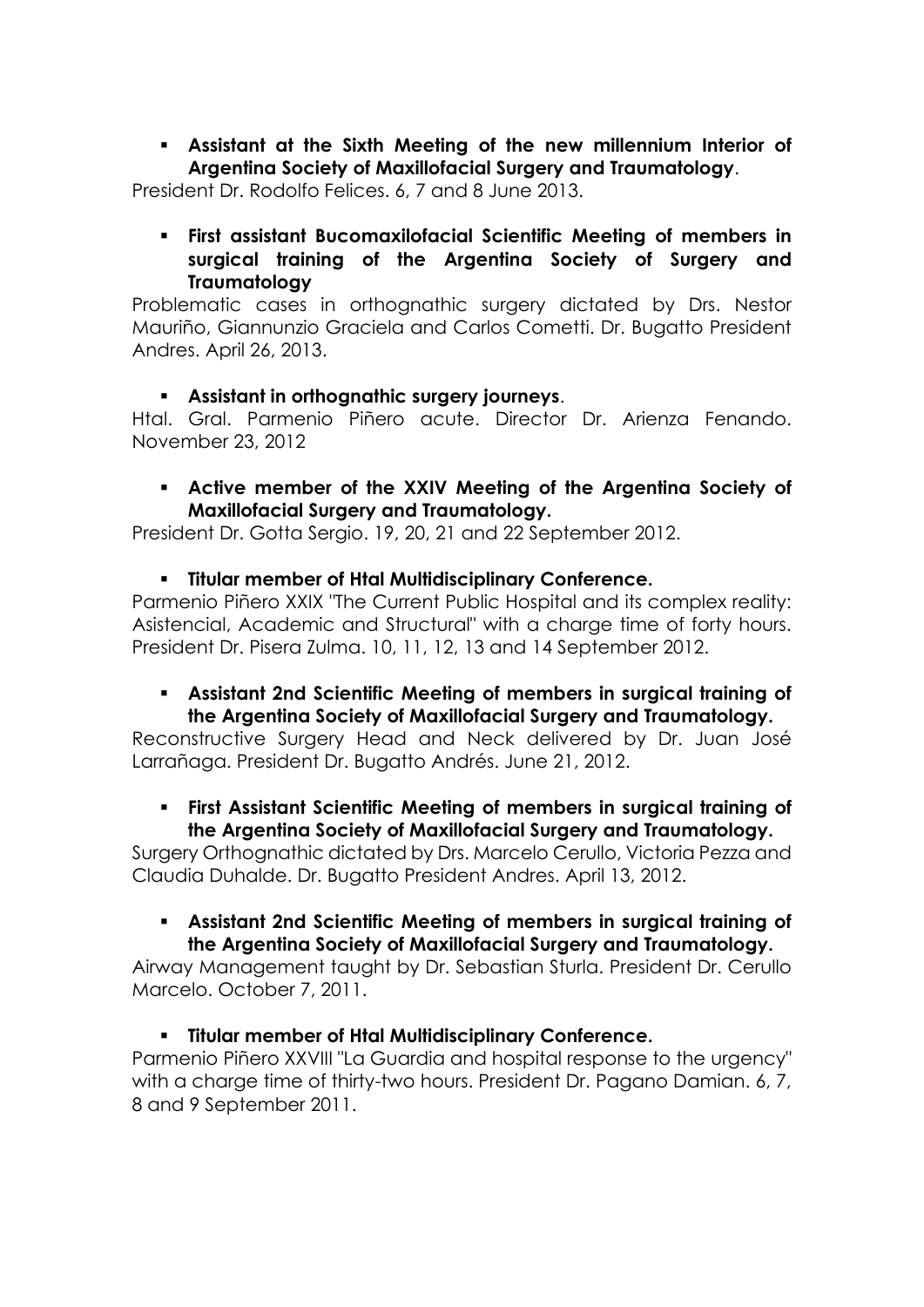▪ **Assistant of the VIII Conference of residents and concurrent "a hospital emergency can only answer for Guard?"** 

September 5, 2011.

▪ **Assistant 2nd Scientific Meeting of members in surgical training of the Argentina Society of Maxillofacial Surgery and Traumatology.**

Maxillofacial Reconstruction of microvascular grafts taught by Dr. Gabriel Damiano. President Dr. Cerullo Marcelo. August 28, 2011.

# **PARTICIPATION IN SCIENTIFIC EVENTS.**

# ▪ **Secretary of Symposium Controversies in orthognathic surgery.**

XX International Congress of the Latin American Association of Oral and Maxillofacial Surgery and Traumalogía (CIALACIBU. August 6th to 9 in Argentina. Prof. Dr. Adrian Carlos Bencini Chairman of the Organizing Committee of the XX CIALACIBU

▪ **Vocal Organizing Committee at the XXV Meeting of the Argentina Society of Maxillofacial Surgery and Traumatology.**

President Dr. Mariano Botta. October 29 to 31 and November rst 1, 2014.

▪ **Secretary of Slight Communications.**

XXV Meeting of the Argentina Society of Maxillofacial Surgery and Traumatology. President Dr. Mariano Botta. October 29 to 31 and November rst 1, 2014

▪ **Coordinator of the 2nd Scientific Meeting of the Argentina Society of Maxillofacial Surgery and Traumatology.**

"Pathology Quística of Jaws". President Dr. Gotta Sergio. September 11, 2014.

▪ **Coordinator of the 2nd Scientific Meeting of the members in surgical training of the Argentine Society of Surgery and Traumatology Bucomaxilofacial.**

Alternative Rehabilitation Supported Implant of the posterior sector of the atrophic maxilla. Zygomatic implants and maxillary sinus floor lift dictated by Drs. Becerra Claudio and Felices Rodolfo. President Dr. Bugatto Andres. August 2, 2013

▪ **Trainee Forum coordinator at the Sixth Meeting of the Interior of the New Millennium**

Argentina Society of Maxillofacial Surgery and Traumatology. President Dr. Rodolfo Felices. 6, 7 and 8 June 2013.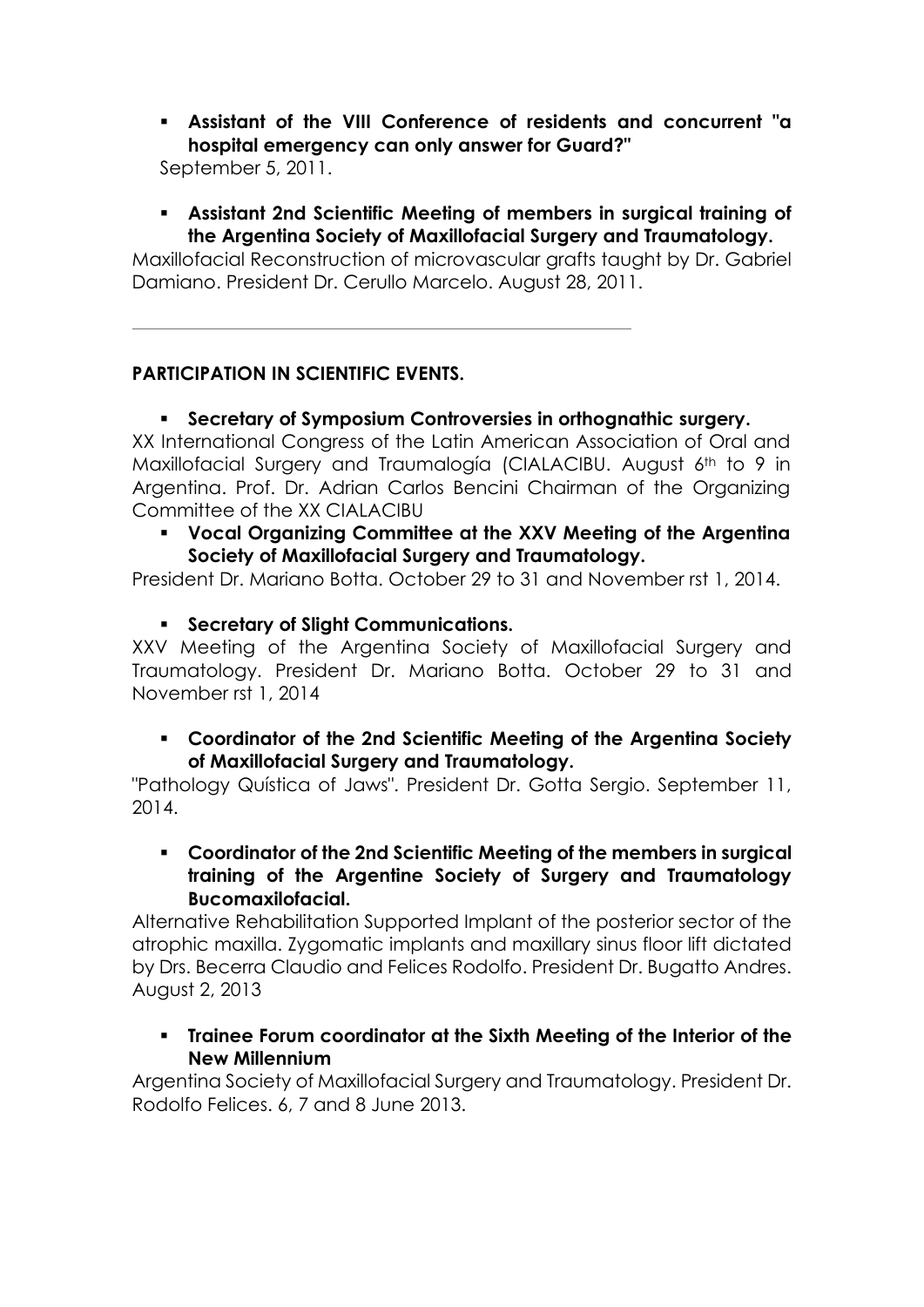# ▪ **First coordinator Problem Cases in orthognathic surgery.**

Dictated by Drs Scientific Meeting of members in surgical training of the Argentina Society of Surgery and Maxillofacial Traumatology. Nestor Mauriño, Giannunzio Graciela and Carlos Cometti. President Dr. Bugatto Andrés. April 26, 2013.

#### **SCIENTIFIC WORK**

#### ▪ **Co-author Pierre Robin Sequence of work:**

Implications of cleft palate in the mandibular distraction. Cir. plast. iberolatinoam. -VOL. 44 - No. 3 May - June - September / Pag 281-286. Awarded the First Prize for Clinical Research at the International Competition for Residents of the Ibero-American Federation of Plastic Surgery (FILACP) at its XXII Congress in Lima, Peru, May 2018 work.

#### ▪ **Co-author of the poster Using the oronasal fistulae Lingual flap.**

Prof. Dr. Adrian Carlos Bencini Chairman of the Organizing Committee of the XX CIALACIBU. Buenos Aires, August 2017.

#### ▪ **Co- author Alveolar Fissure Poster: Alternative Autologous bone tissue.**

Prof. Dr. Adrian Carlos Bencini Chairman of the Organizing Committee of the XX CIALACIBU. Buenos Aires, August 2017.

# ▪ **Co-author of the paper Pathology Pediatric Cystic Dentaria.**

Htal. Garrahan, in 47 Argentine Congress of Plastic Surgery. May 12, 2017. Buenos Aires.

#### ▪ **Co-author of the work Unusual Complication in orthognathic surgery procedure.**

Published in Journal of the American Dental Association Argentina. Volume 105. Number 1. March 2017. Buenos Aires.

#### ▪ **Co-author of the paper Interventional Management of Facial Fractures Lower Third in pediatric patients.**

Htal. Garrahan in 46 Argentine Congress of Plastic Surgery. April 15, 2016. Buenos Aires.

#### ▪ **Co-author of the diagnostic workup and treatment of fractures of the zygomatic arch Multidisciplinary Conference.**

Htal. Parmenio Piñero XXXI "Thinking the Hospital of the Future". Director Dr. Edgardo Knopoff. 8, 9, 10, 11 and 12 September 2014.